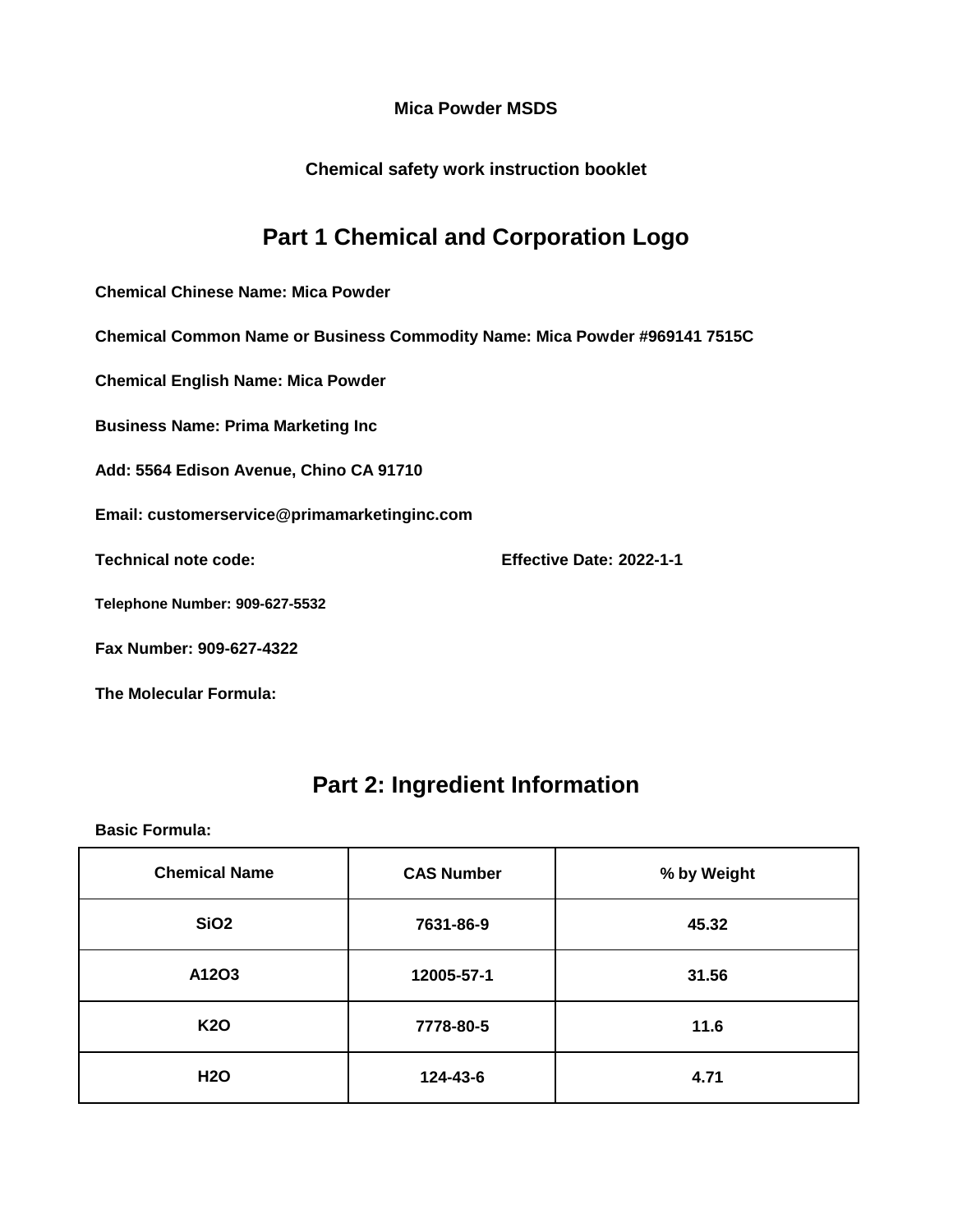| <b>Fe2O3</b> | 1309-37-1 | 4.98 |
|--------------|-----------|------|
| CaO          | 119-47-1  | 0.21 |
| <b>MgO</b>   | 1309-48-4 | 0.69 |
| <b>Na2O</b>  | 1313-59-3 | 0.61 |

| <b>Chemical Name</b> | <b>CAS Number</b> | % by Weight |
|----------------------|-------------------|-------------|
| titanium dioxide     | 13463-67-7        | 0.32        |

# **Part 3: Dangerous Material Outline**

**Risky Category:-**

**Invading Way: Eating** 

**Heath Hazards: No health harm.**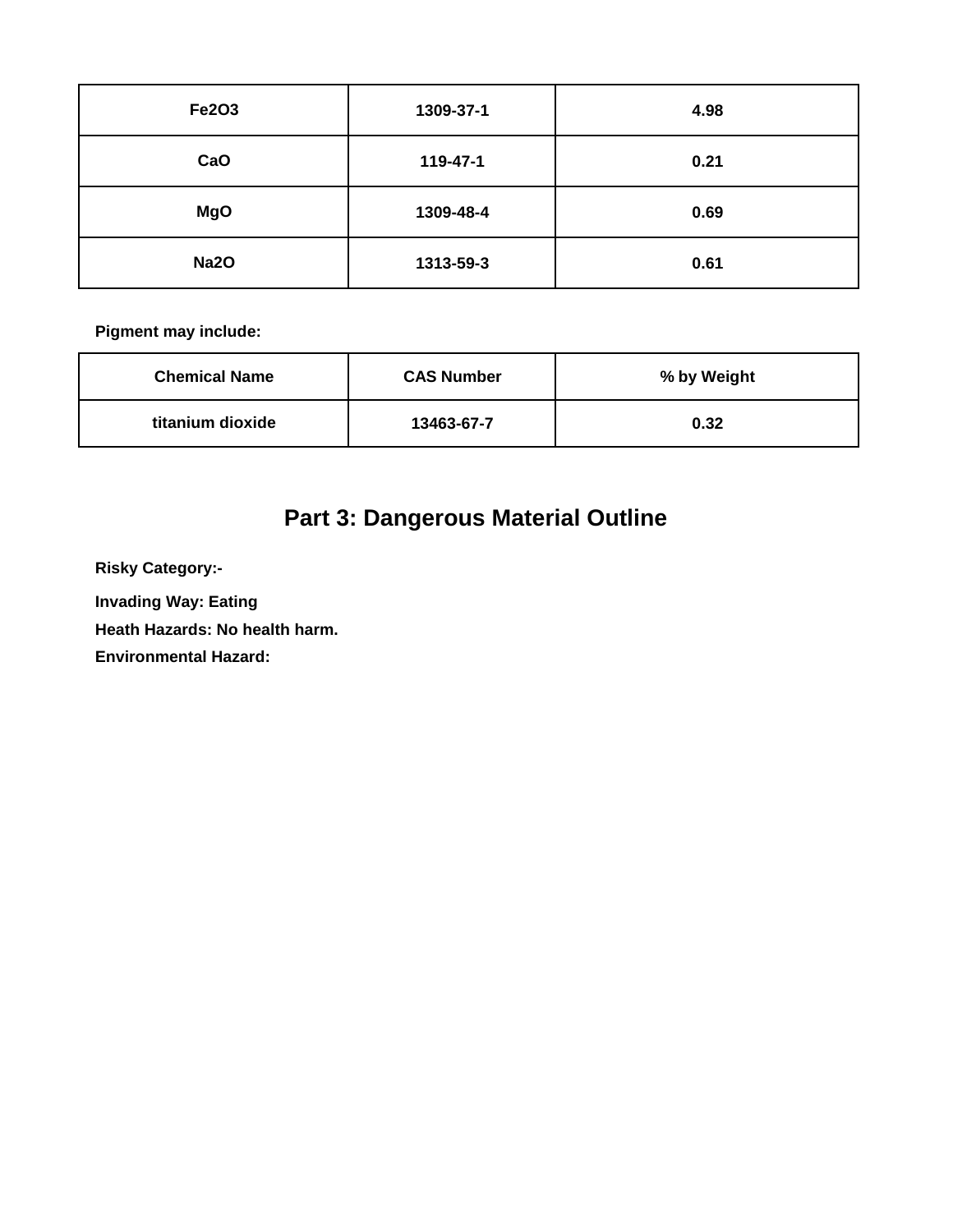**Chemical safety work instruction booklet**

## **Part 1 Chemical and Corporation Logo**

**Chemical Chinese Name: Mica Powder**

**Chemical Common Name or Business Commodity Name: Mica Powder #969141 2180C**

**Chemical English Name: Mica Powder**

**Business Name: Prima Marketing Inc**

**Add: 5564 Edison Avenue, Chino CA 91710**

**Email: customerservice@primamarketinginc.com**

**Technical note code: Effective Date: 2022-1-1**

**Telephone Number: 909-627-5532**

**Fax Number: 909-627-4322**

**The Molecular Formula:**

### **Part 2: Ingredient Information**

| <b>Chemical Name</b> | <b>CAS Number</b> | % by Weight |
|----------------------|-------------------|-------------|
| SiO <sub>2</sub>     | 7631-86-9         | 45.58       |
| A12O3                | 12005-57-1        | 31.56       |
| <b>K20</b>           | 7778-80-5         | 11.6        |
| <b>H2O</b>           | 124-43-6          | 4.71        |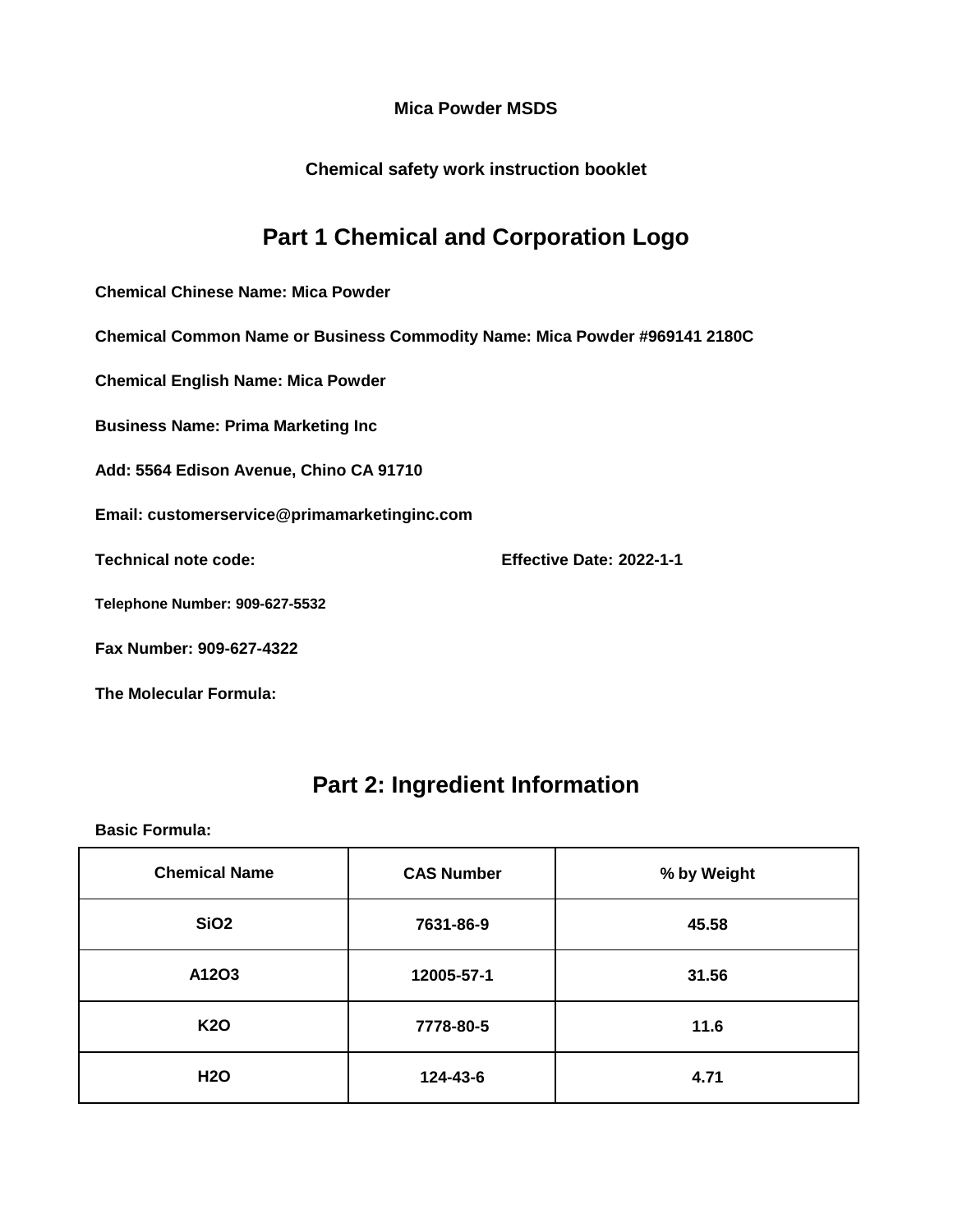| <b>Fe2O3</b> | 1309-37-1 | 4.32 |
|--------------|-----------|------|
| CaO          | 119-47-1  | 0.21 |
| <b>MgO</b>   | 1309-48-4 | 0.69 |
| <b>Na2O</b>  | 1313-59-3 | 0.61 |

| <b>Chemical Name</b> | <b>CAS Number</b> | % by Weight |
|----------------------|-------------------|-------------|
| titanium dioxide     | 13463-67-7        | 0.72        |

# **Part 3: Dangerous Material Outline**

**Risky Category:-**

**Invading Way: Eating** 

**Heath Hazards: No health harm.**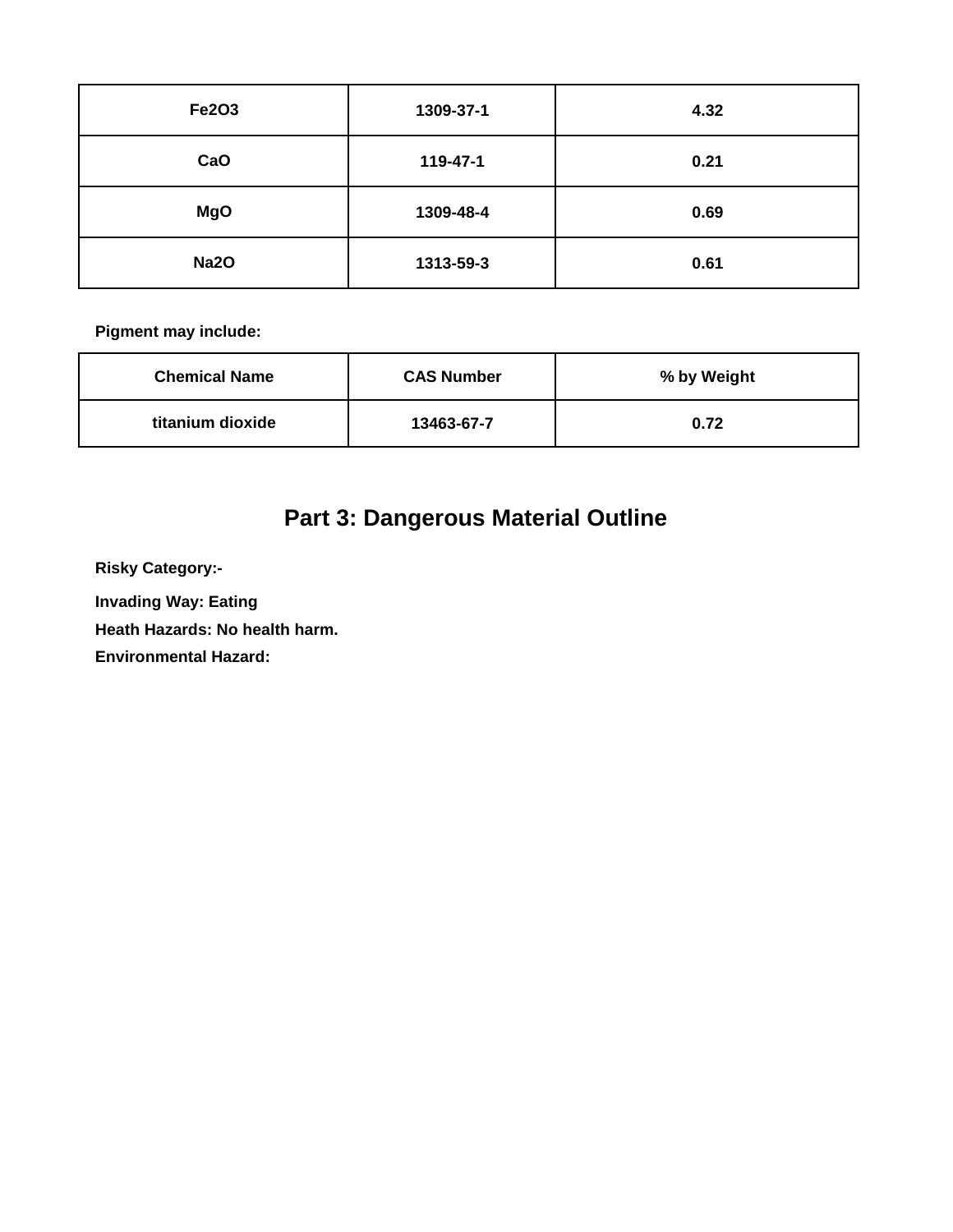**Chemical safety work instruction booklet**

## **Part 1 Chemical and Corporation Logo**

**Chemical Chinese Name: Mica Powder**

**Chemical Common Name or Business Commodity Name: Mica Powder #969141 877C**

**Chemical English Name: Mica Powder**

**Business Name: Prima Marketing Inc**

**Add: 5564 Edison Avenue, Chino CA 91710**

**Email: customerservice@primamarketinginc.com**

**Technical note code: Effective Date: 2022-1-1**

**Telephone Number: 909-627-5532**

**Fax Number: 909-627-4322**

**The Molecular Formula:**

### **Part 2: Ingredient Information**

| <b>Chemical Name</b> | <b>CAS Number</b> | % by Weight |
|----------------------|-------------------|-------------|
| SiO <sub>2</sub>     | 7631-86-9         | 45.51       |
| A12O3                | 12005-57-1        | 31.63       |
| <b>K20</b>           | 7778-80-5         | 11.62       |
| <b>H2O</b>           | 124-43-6          | 4.73        |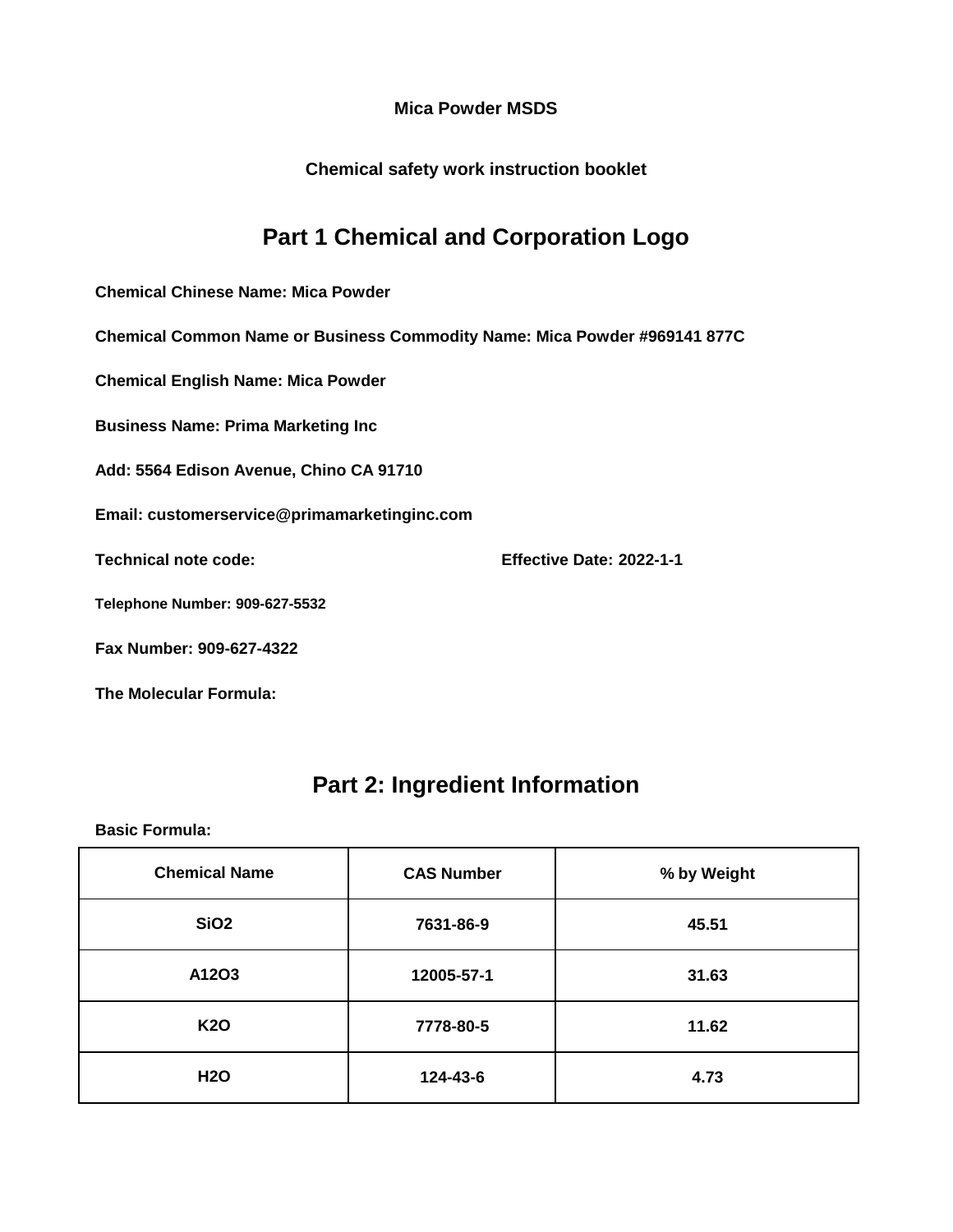| Fe2O3       | 1309-37-1 | 4.65 |
|-------------|-----------|------|
| CaO         | 119-47-1  | 0.27 |
| <b>MgO</b>  | 1309-48-4 | 0.69 |
| <b>Na2O</b> | 1313-59-3 | 0.63 |

| <b>Chemical Name</b> | <b>CAS Number</b> | % by Weight |
|----------------------|-------------------|-------------|
| titanium dioxide     | 13463-67-7        | 0.27        |

# **Part 3: Dangerous Material Outline**

**Risky Category:-**

**Invading Way: Eating** 

**Heath Hazards: No health harm.**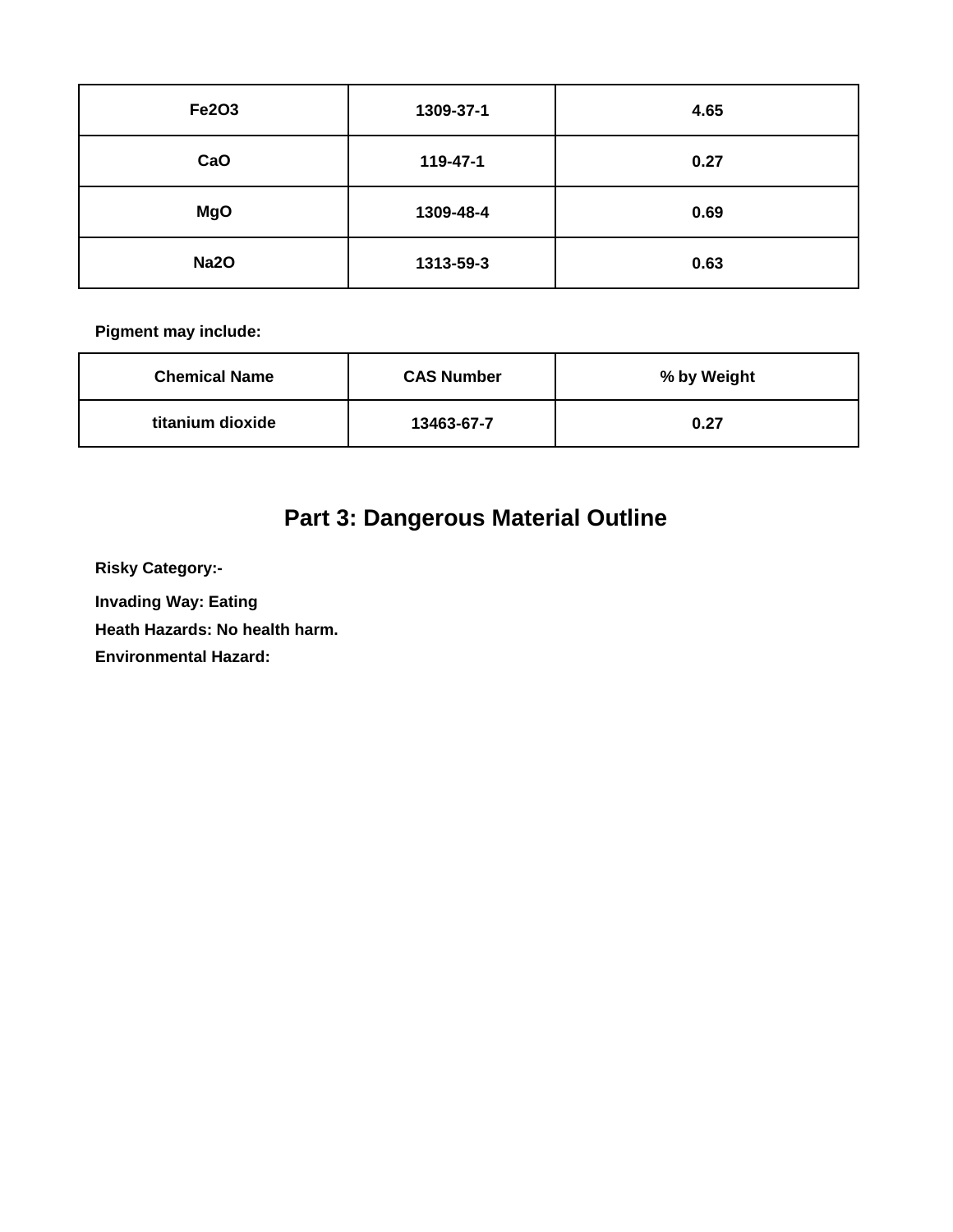**Chemical safety work instruction booklet**

## **Part 1 Chemical and Corporation Logo**

**Chemical Chinese Name: Mica Powder**

**Chemical Common Name or Business Commodity Name: Mica Powder #969141 438C**

**Chemical English Name: Mica Powder**

**Business Name: Prima Marketing Inc**

**Add: 5564 Edison Avenue, Chino CA 91710**

**Email: customerservice@primamarketinginc.com**

**Technical note code: Effective Date: 2022-1-1**

**Telephone Number: 909-627-5532**

**Fax Number: 909-627-4322**

**The Molecular Formula:**

### **Part 2: Ingredient Information**

| <b>Chemical Name</b> | <b>CAS Number</b> | % by Weight |
|----------------------|-------------------|-------------|
| SiO <sub>2</sub>     | 7631-86-9         | 45.49       |
| A12O3                | 12005-57-1        | 31.56       |
| <b>K20</b>           | 7778-80-5         | 11.6        |
| <b>H2O</b>           | 124-43-6          | 4.71        |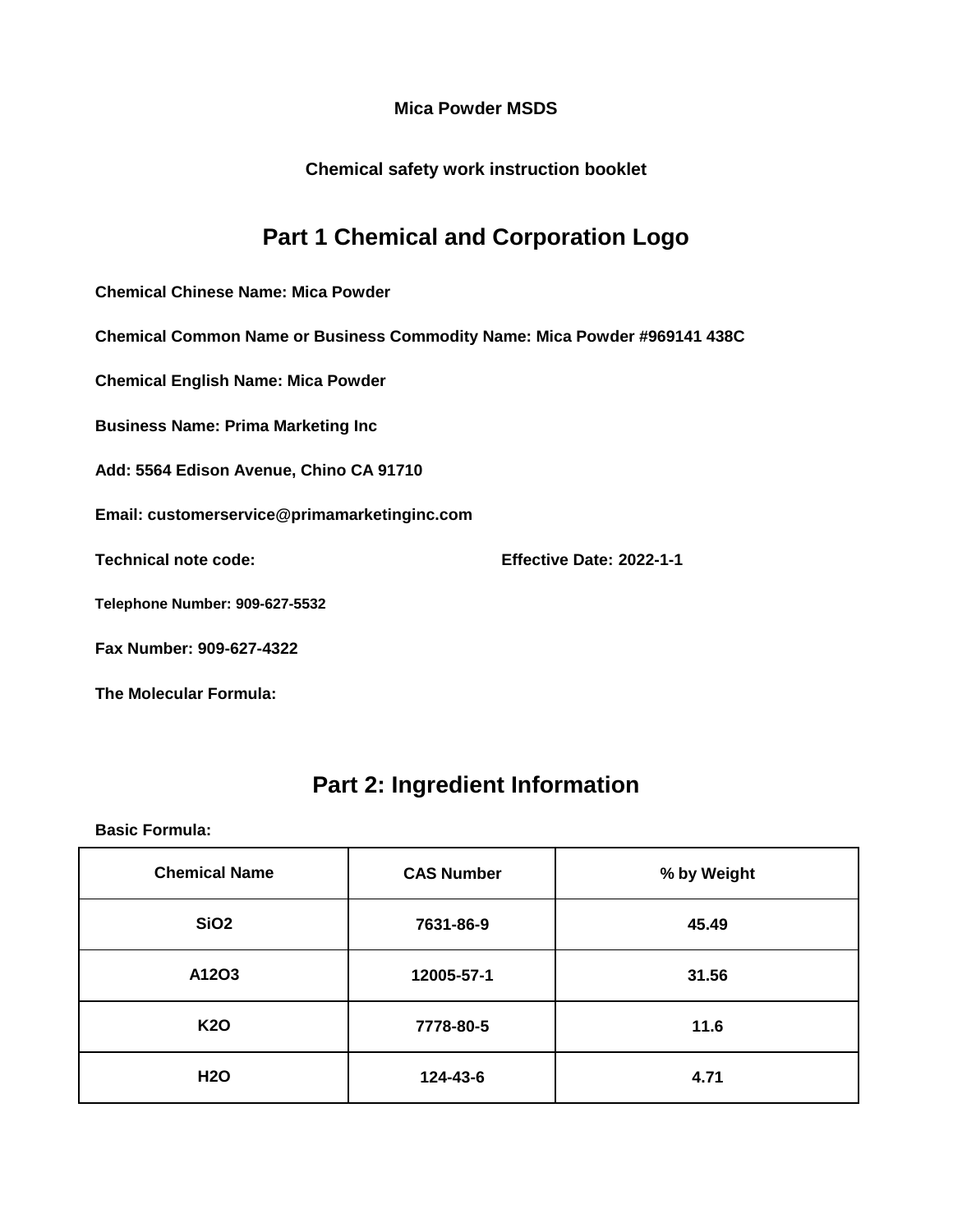| <b>Fe2O3</b> | 1309-37-1 | 4.74 |
|--------------|-----------|------|
| CaO          | 119-47-1  | 0.21 |
| <b>MgO</b>   | 1309-48-4 | 0.69 |
| <b>Na2O</b>  | 1313-59-3 | 0.61 |

| <b>Chemical Name</b> | <b>CAS Number</b> | % by Weight |
|----------------------|-------------------|-------------|
| titanium dioxide     | 13463-67-7        | 0.39        |

# **Part 3: Dangerous Material Outline**

**Risky Category:-**

**Invading Way: Eating** 

**Heath Hazards: No health harm.**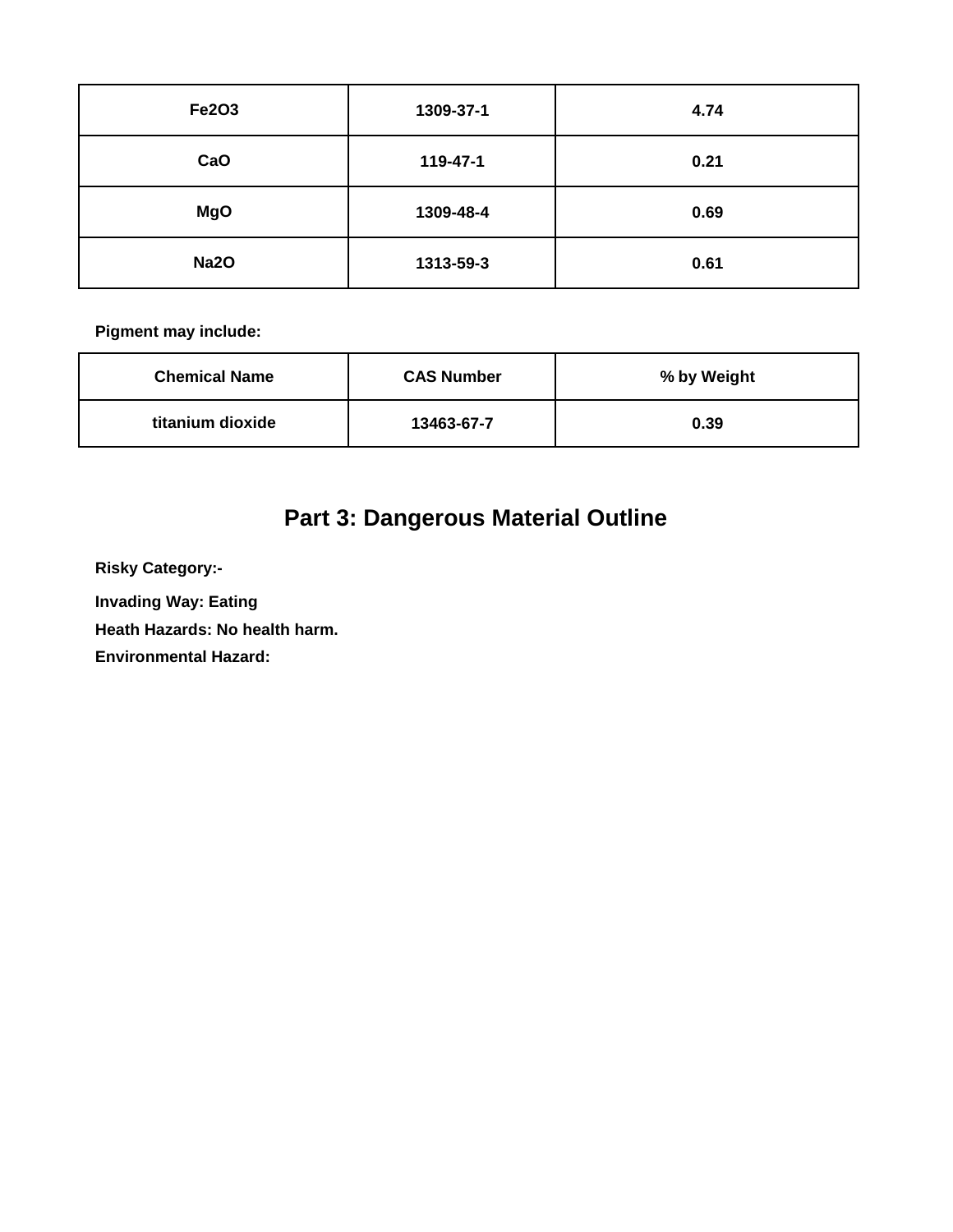**Chemical safety work instruction booklet**

## **Part 1 Chemical and Corporation Logo**

**Chemical Chinese Name: Mica Powder**

**Chemical Common Name or Business Commodity Name: Mica Powder #969141 295C**

**Chemical English Name: Mica Powder**

**Business Name: Prima Marketing Inc**

**Add: 5564 Edison Avenue, Chino CA 91710**

**Email: customerservice@primamarketinginc.com**

**Technical note code: Effective Date: 2022-1-1**

**Telephone Number: 909-627-5532**

**Fax Number: 909-627-4322**

**The Molecular Formula:**

### **Part 2: Ingredient Information**

| <b>Chemical Name</b> | <b>CAS Number</b> | % by Weight |
|----------------------|-------------------|-------------|
| SiO <sub>2</sub>     | 7631-86-9         | 45.59       |
| A12O3                | 12005-57-1        | 31.62       |
| <b>K20</b>           | 7778-80-5         | 11.6        |
| <b>H2O</b>           | 124-43-6          | 4.71        |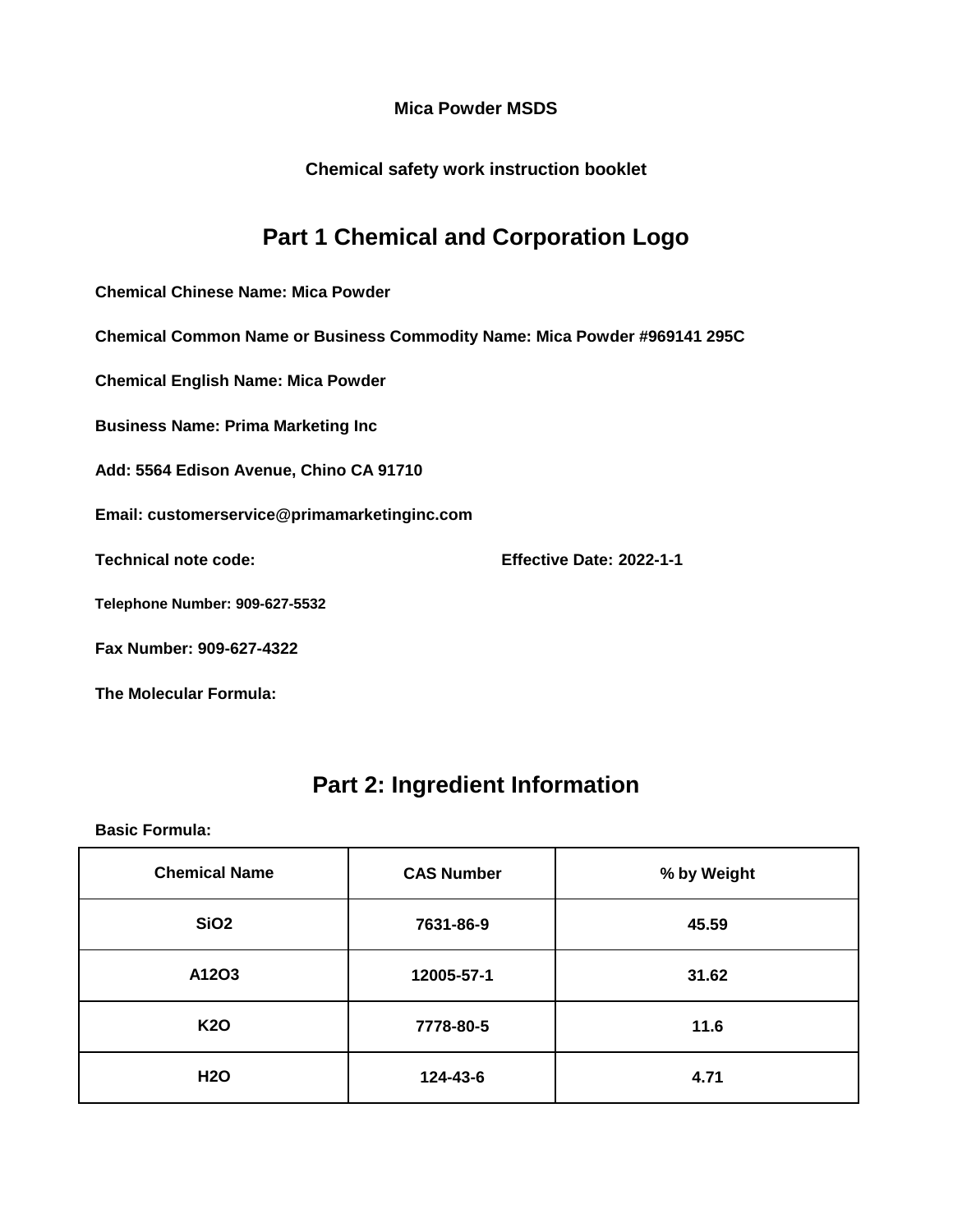| <b>Fe2O3</b> | 1309-37-1 | 4.41 |
|--------------|-----------|------|
| CaO          | 119-47-1  | 0.22 |
| <b>MgO</b>   | 1309-48-4 | 0.65 |
| <b>Na2O</b>  | 1313-59-3 | 0.62 |

| <b>Chemical Name</b> | <b>CAS Number</b> | % by Weight |
|----------------------|-------------------|-------------|
| titanium dioxide     | 13463-67-7        | 0.58        |

# **Part 3: Dangerous Material Outline**

**Risky Category:-**

**Invading Way: Eating** 

**Heath Hazards: No health harm.**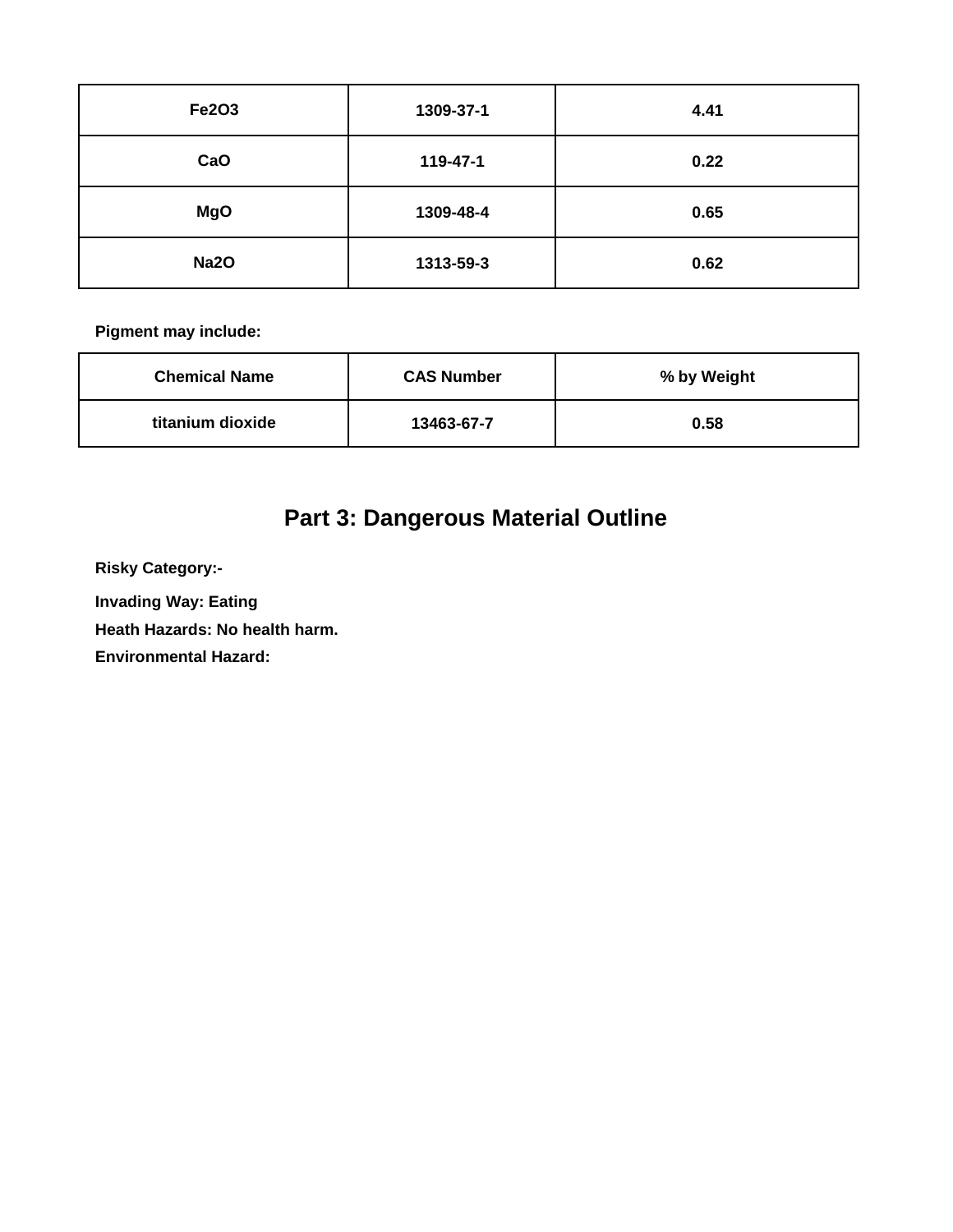| <b>Mica Powder MSDS</b>                                                    |                                              |             |  |  |
|----------------------------------------------------------------------------|----------------------------------------------|-------------|--|--|
| <b>Chemical safety work instruction booklet</b>                            |                                              |             |  |  |
| <b>Part 1 Chemical and Corporation Logo</b>                                |                                              |             |  |  |
| <b>Chemical Chinese Name: Mica Powder</b>                                  |                                              |             |  |  |
| Chemical Common Name or Business Commodity Name: Mica Powder #969141 black |                                              |             |  |  |
| <b>Chemical English Name: Mica Powder</b>                                  |                                              |             |  |  |
| <b>Business Name: Prima Marketing Inc</b>                                  |                                              |             |  |  |
|                                                                            | Add: 5564 Edison Avenue, Chino CA 91710      |             |  |  |
|                                                                            | Email: customerservice@primamarketinginc.com |             |  |  |
| <b>Technical note code:</b><br>Effective Date: 2022-1-1                    |                                              |             |  |  |
| <b>Telephone Number: 909-627-5532</b>                                      |                                              |             |  |  |
| Fax Number: 909-627-4322                                                   |                                              |             |  |  |
| <b>The Molecular Formula:</b>                                              |                                              |             |  |  |
|                                                                            |                                              |             |  |  |
| <b>Part 2: Ingredient Information</b>                                      |                                              |             |  |  |
| <b>Basic Formula:</b>                                                      |                                              |             |  |  |
| <b>Chemical Name</b>                                                       | <b>CAS Number</b>                            | % by Weight |  |  |
| SiO <sub>2</sub>                                                           | 7631-86-9                                    | 45.22       |  |  |
| A12O3                                                                      | 12005-57-1                                   | 31.66       |  |  |
| <b>K20</b>                                                                 | 7778-80-5                                    | 11.6        |  |  |
| <b>H2O</b>                                                                 | 124-43-6                                     | 4.73        |  |  |